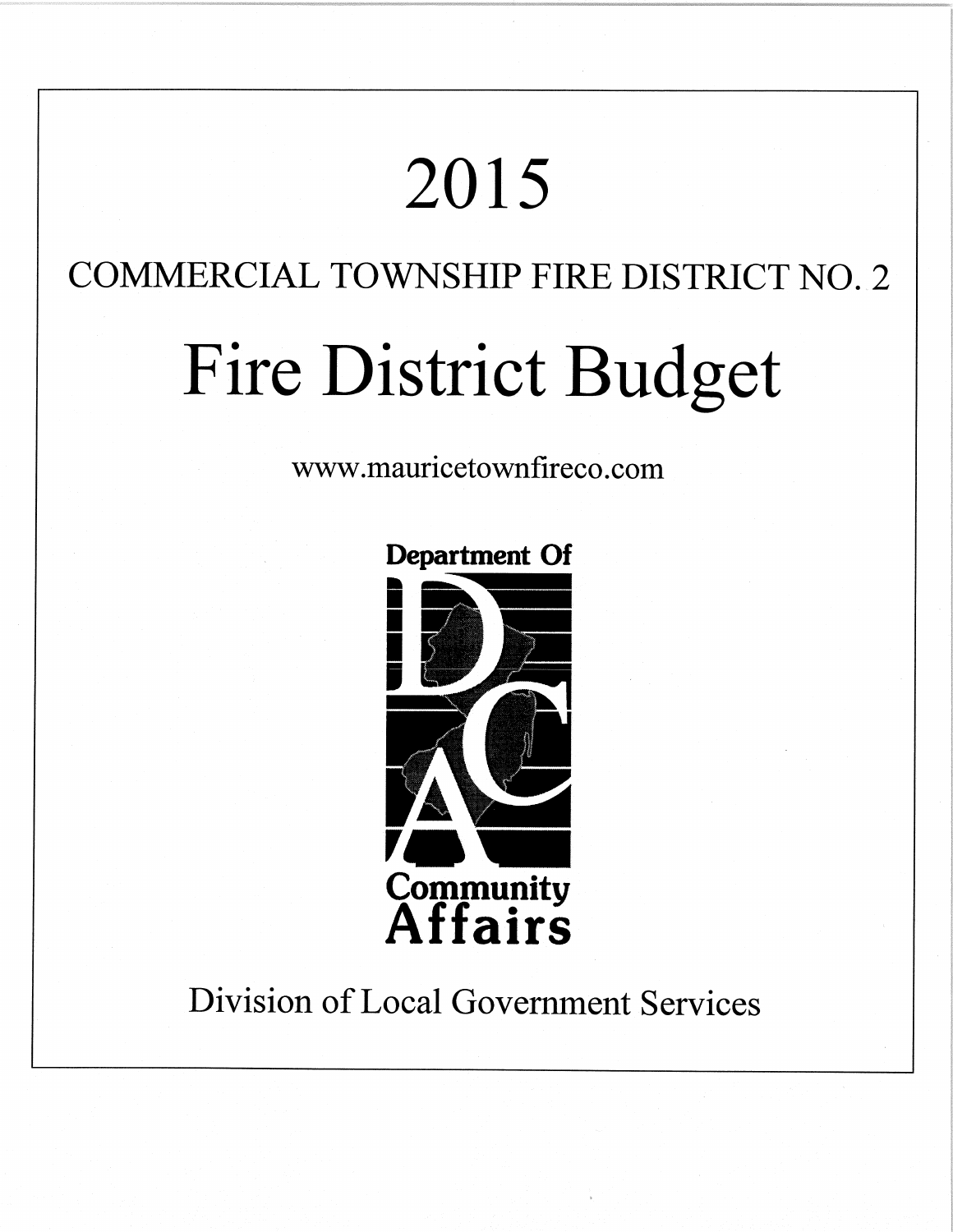#### COMMERCIAL TOWNSHIP FIRE DISTRICT #2

#### 2015 FIRE DISTRICT BUDGET

#### TRANSMITTAL PACKAGE

Submit all budget related material in one package to: Division of Local Government Services, Bureau of Authority Regulation, I0I South Broad Street, P.O. Box 803, Trenton, NJ 08625-0803. Check the boxes of items that are included in budget. Please do not submit more copies than required.

#### 2015 Fire District Budget Document

- $\underline{x}$  2 copies of the entire budget workbook, including Budget Pages, Supplemental Sheets, and Levy Cap Calculation Sheets.  $x \sim$  Pages C-2, C-3, and C-4, with signature blocks filled in along with mailing address, phone number, fax number, and e-mail address.  $x \sim R$ esolution of the Fire District Commissioners is attached with properly recorded vote x Proposed hearing date for adoption of Budget reflected in Fire District Budget Resolution  $x$  Fire District Budget Resolution is signed with original hand written signature  $x \sim$  Completed Budget Message including a description of capital items budgeted along with payment method indicated, as well as an outline of referendum requests, if necessary
	- $x \sim$  Certification of New Construction/Improvements/Partial Assessments (CNC-3)

#### Miscellaneous Revenues and Operating Grant Revenues

 $x$  Supporting documentation to substantiate all revenues

#### Amount to be Raised by Taxation

x Amount shown on Budget Page F-l does not exceed the allowable amount on F-l0 and equals the amount reflected in the Fire District Budget Resolution for the Proposed Budget and the amount approved by the Director for the Adopted Budget

#### Capital Outlays (Budget Page F-5)

 $x$  Supporting documentation reflecting the date of election held and recorded vote on the acquisition of capital assets has been submitted.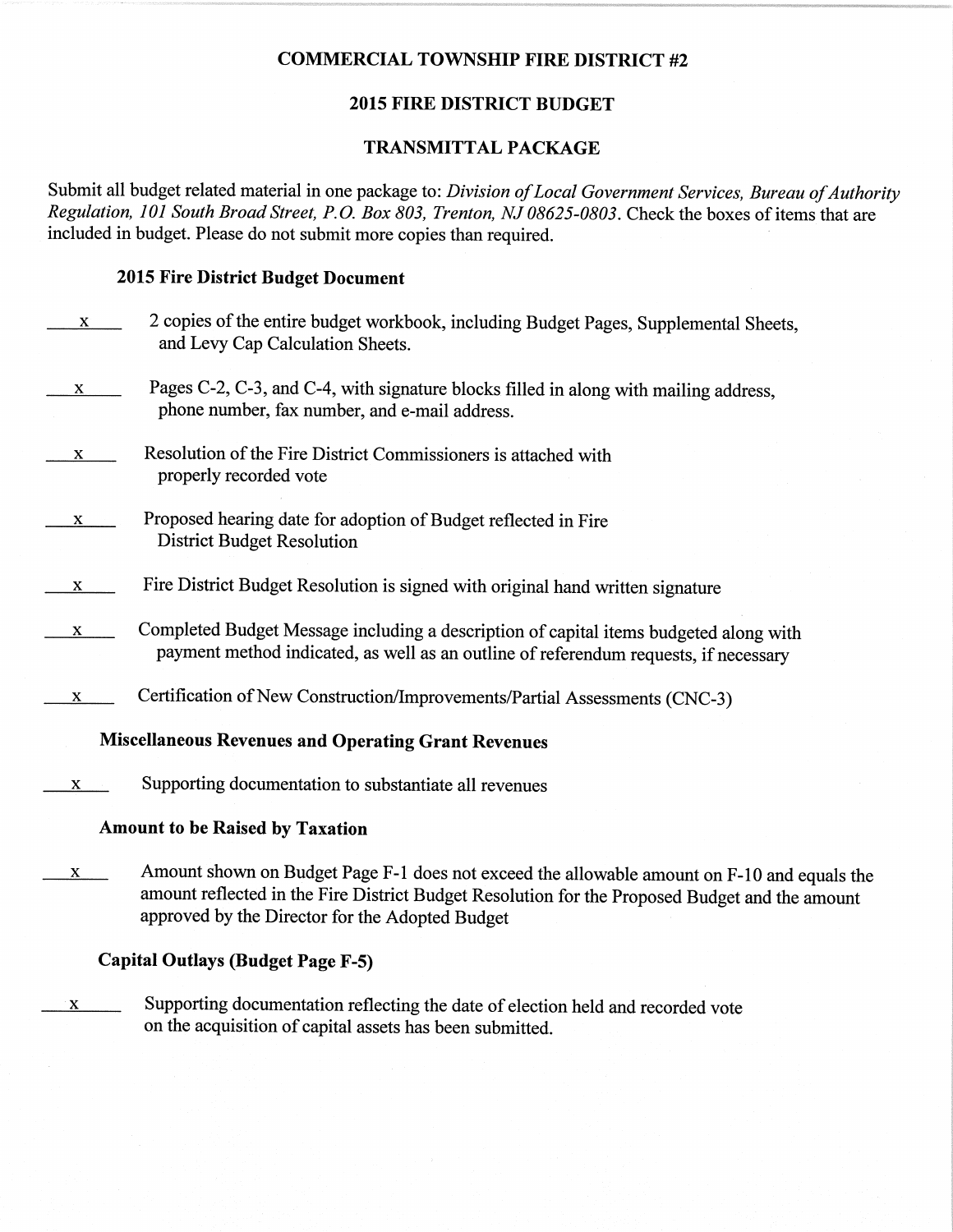#### COMMERCIAL TOWNSHIP FIRE DISTRICT #2

#### 2015 FIRE DISTRICT BUDGET

#### TRANSMITTAL PACKAGE

#### Supplemental Schedules

- $x$  The beginning Unrestricted and Restricted Fund Balances agree to the December 31,2014 Fire District Audit Report
- x The debt service schedules include the date of voter approval along with the date of findings received from the Local Finance Board

Length of Service Award Program (LOSAP) - If applicable

 $x \rightarrow \text{Page } N-1$  has been completed

 $x \rightarrow x$  The amount of the contribution is shown on Page F-3

(Official's signature)

Joseph Klaudi (Name)

> **Secretary** (Title)

(856) 558-7345 (856) 785-1538 (Work Phone Number) (Fax Number)

> 856-5s8-7345 \* (Home Phone Number)

Joe.klaudi@big3precision-nj .com (E-mail)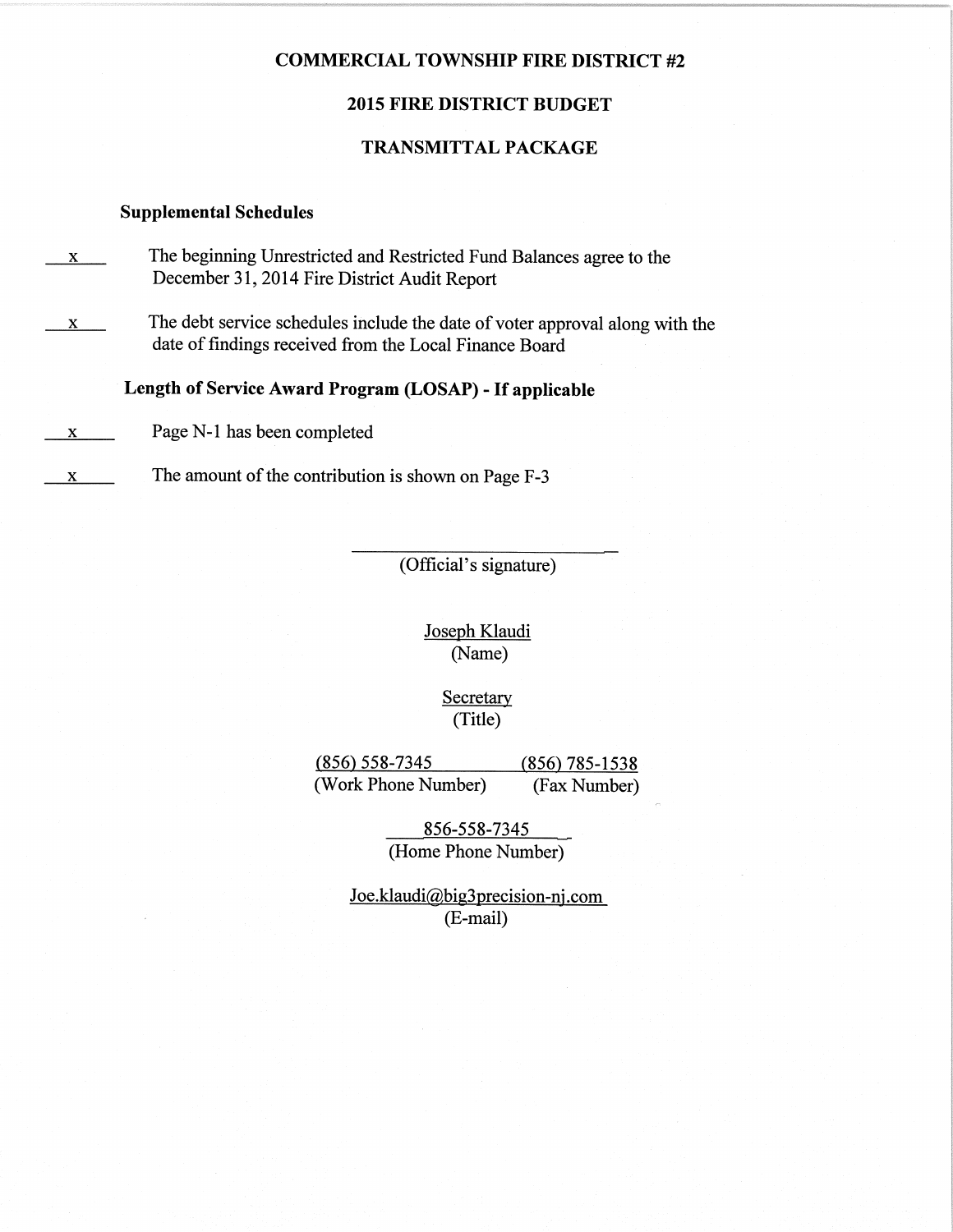# 2OI5 FIRE DISTRICT BUDGET

# Certifïcation Section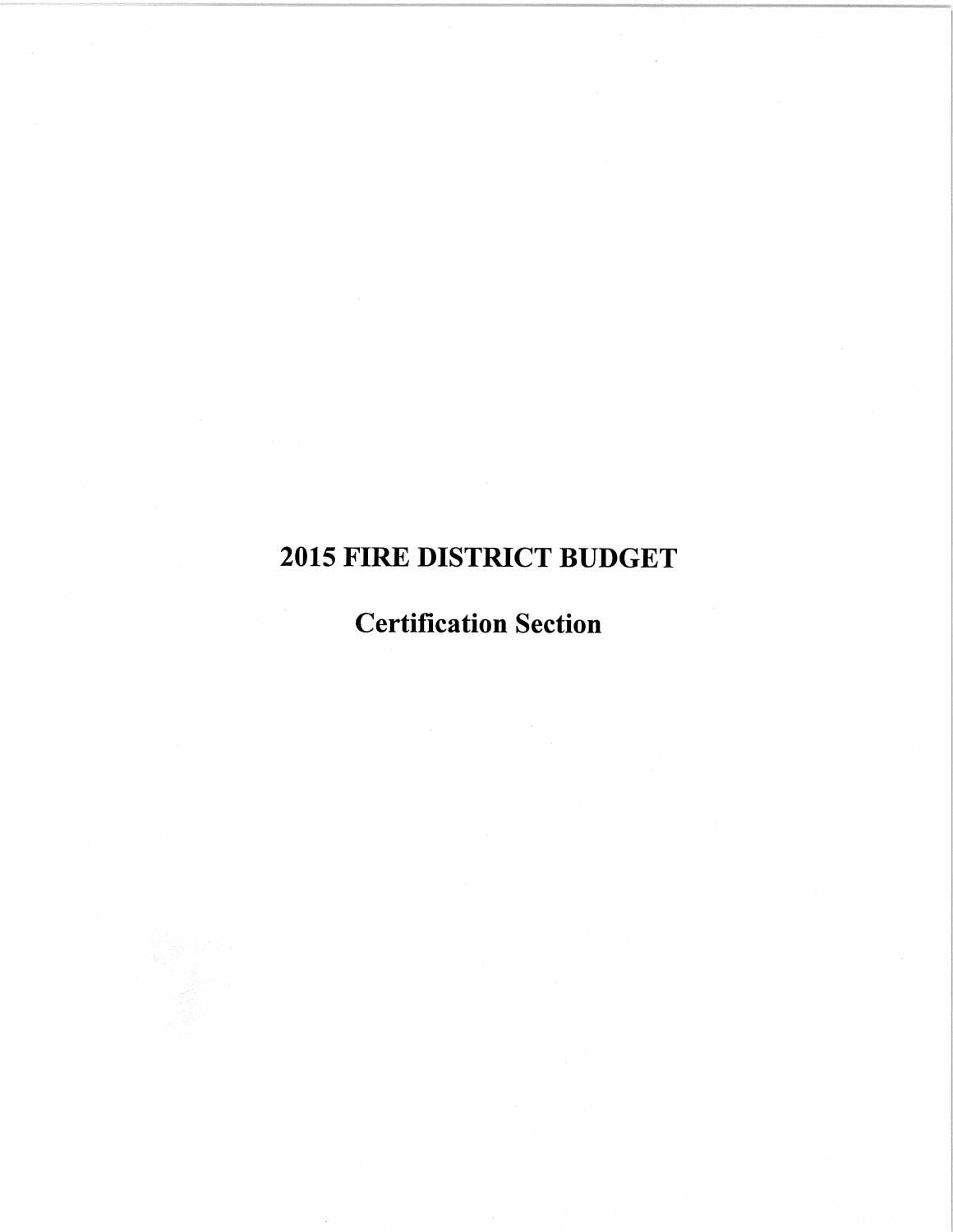# **COMMERCIAL TOWNSHIP**

# FIRE DISTRICT NO. 2 BUDGET

#### FISCAL YEAR: From January 1,2015 to December 31,2015

#### For Division Use Onlv

#### **CERTIFICATION OF APPROVED BUDGET**

It is hereby certified that the approved Budget made a part hereof complies with the requirements of law and the rules and regulations of the Local Finance Board, and approval is given pursuant to N.J.S.40A: 5A-11.

> State of New Jersey Department of Community Affairs Director of the Division of Local Government Services

By Date

#### CERTIFICATION OF ADOPTED BUDGET

It is hereby certified that the adopted Budget made a part hereof has been compared with the approved Budget previously certified by the Division, and any amendments made thereto. This adopted Budget is certified with respect to such amendments and comparisons only.

> State of New Jersey Department of Community Affairs Director of the Division of Local Govemment Services

By Date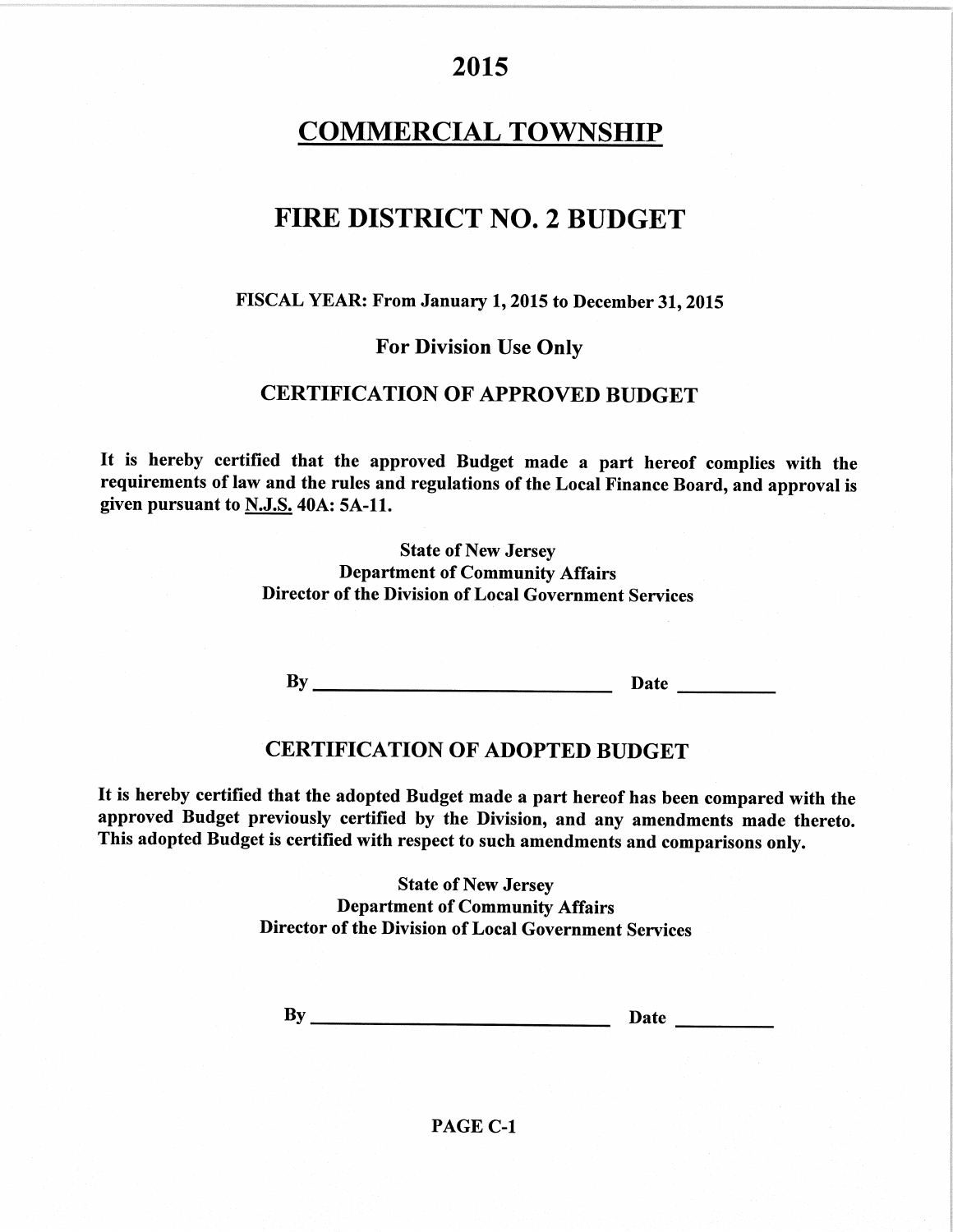## PREPARER'S CERTIFICATION

## 2015

# COMMERCIAL TOWNSHIP

# FIRE DISTRICT NO.2 BUDGET

#### FISCAL YEAR: From January 1,2015 to December 31,2015

It is hereby certified that the COMMERCIAL Fire District No. 2 Budget, including both the Annual Budget and the Supplemental Schedules appended hereto, represents the Board of Commissioner's resolve with respect to statute in that; all estimates of revenues, including the amount to be raised by taxation to support the district budget, are reasonable, accurate and correctly stated, all items of appropriation are properly set forth and in itemization, form and content, the budget will permit the exercise of the comptroller function within COMMERCIAL Fire District No. 2.

It is further certified that all proposed budgeted amounts and totals are correct. Also I, hereby, provide reasonable assurance that all assertions contained herein are accurate and all Supplemental Schedules required are completed and attached.

(Preparer's signature)

Nightlinger, Colavita, & Volpa, P.A.

991 S. Blackhorse Pike

Williamstown, New Jersey 08094

(85ô 629-1040. ext 118

 $(856)$  728-2245 (Fax)

ray@colavita.net (E-mail)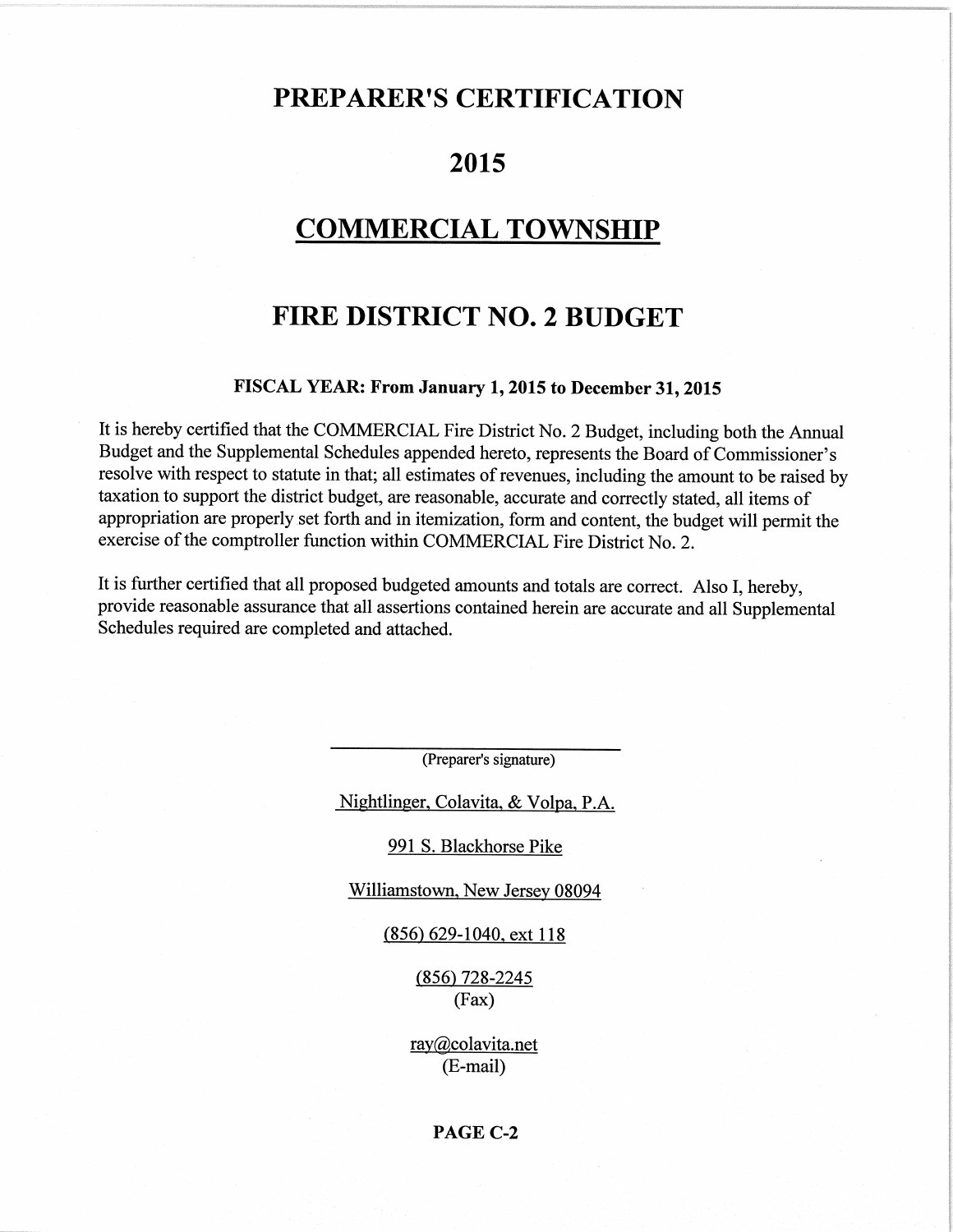# PREPARER'S CERTIFICATION OTHER ASSETS

### 2015

## COMMERCIAL TOWNSHIP

# FIRE DISTRICT NO. 2 BUDGET

#### FISCAL YEAR: From January 1, 2015 to December 31, 2015

It is hereby certified that operating appropriations as reported in this annual budget, included on Supplemental Schedule Page F-3, for the acquisition of Other Assets not included, as Capital Outlays are Non-Bondable Assets. The Board of Commissioners has determined that the aforementioned Other Asset appropriation(s) do not meet the criteria for bonding pursuant to the Local Bond Law (N.J.S.A.40A: 2-1 et. seq.) and more specifically, as it pertains to the expected useful life of the asset, pursuant to N.J.S.A. 40A: 2-21.

It is further certified that the Other Asset appropriation(s) as reported above herein have been determined not to be Capital Assets pursuant to N.J.S.A. 40A: 14-84 and 404: 14-85. Therefore the election has been made to treat such Other Assets as Operating Appropriations: Current Operating Expenses, pursuant to N.J.S.A. 40A: 14-78.6.

(Preparer's signature)

Nightlinger, Colavita, & Volpa, P.A.

#### 991 S. Blackhorse Pike

Williamstown. New Jersey 08094

(856) 629-1040. extl l8

 $(856)$  728-2245 (Fax)

ray@colavita.net (E-mail)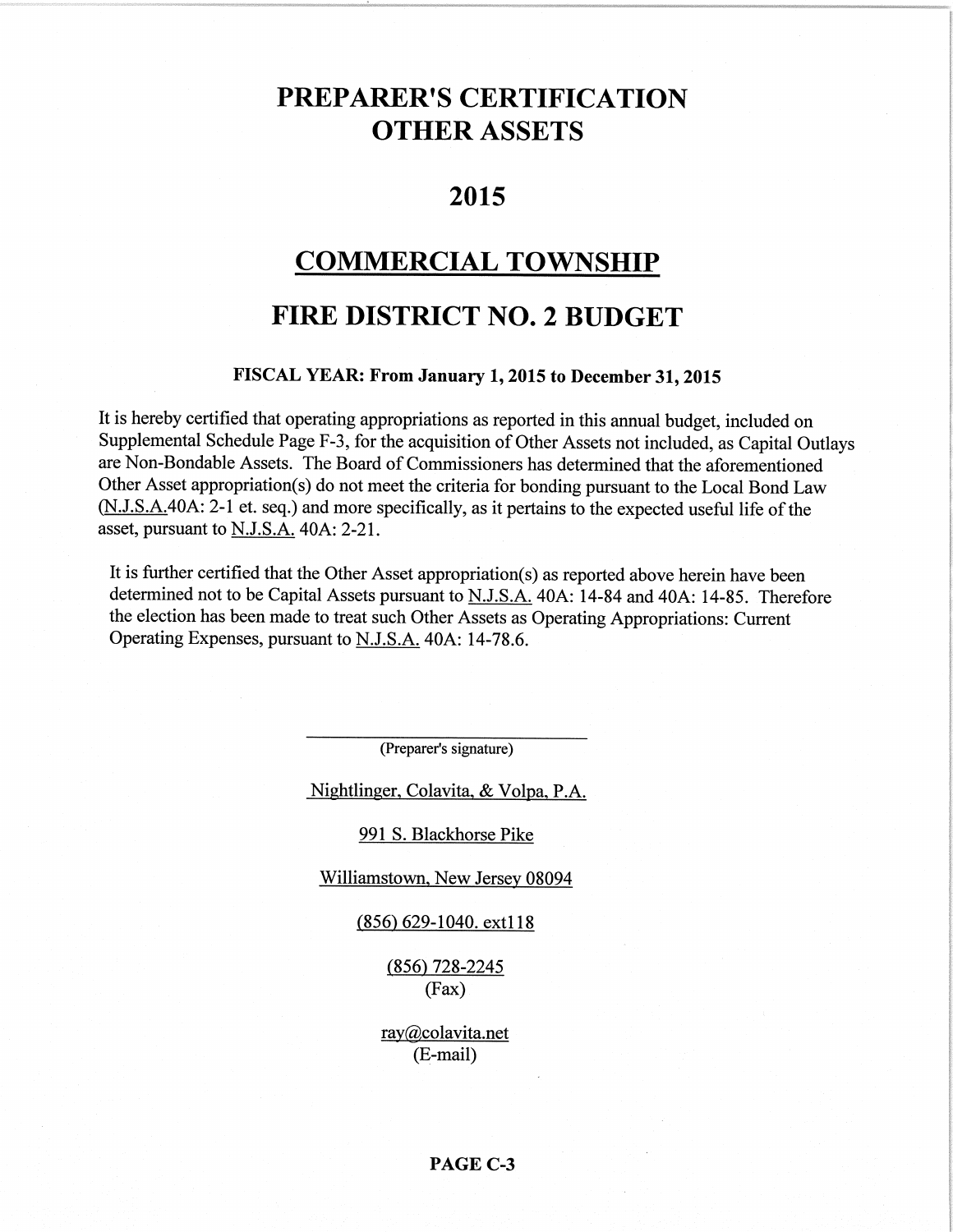## APPROVAL CERTIFICATION

# 2015

## **COMMERCIAL TOWNSHIP**

# FIRE DISTRICT NO.2 BUDGET

#### FISCAL YEAR: From January 1, 2015 to December 31, 2015

It is hereby certified that the Fire District No. 2 Budget, including Supplemental Schedules appended hereto, are a true copy of the Annual Budget approved by resolution by the Board of Commissioners of the COMMERCIAL Township Fire District No. 2, at an open public meeting, held pursuant to N.J.A.C. 5:31-2.4, on the lst day of December,2014.

It is further certified that the recorded vote appearing in the resolution represents a not less than <sup>a</sup> majority of the full membership of the Board of commissioners thereof.

(Secretary's signature)

Joseph Klaudi

COMMERCIAL Twp. Fire District No. 2

P.O. Box 45

Mauricetown. NJ 08329

 $(856)$  785-1122

(856) 785-0129 (Fax number)

 $Joe.klaudi@big3 precision-ni.com$ (E-mail)